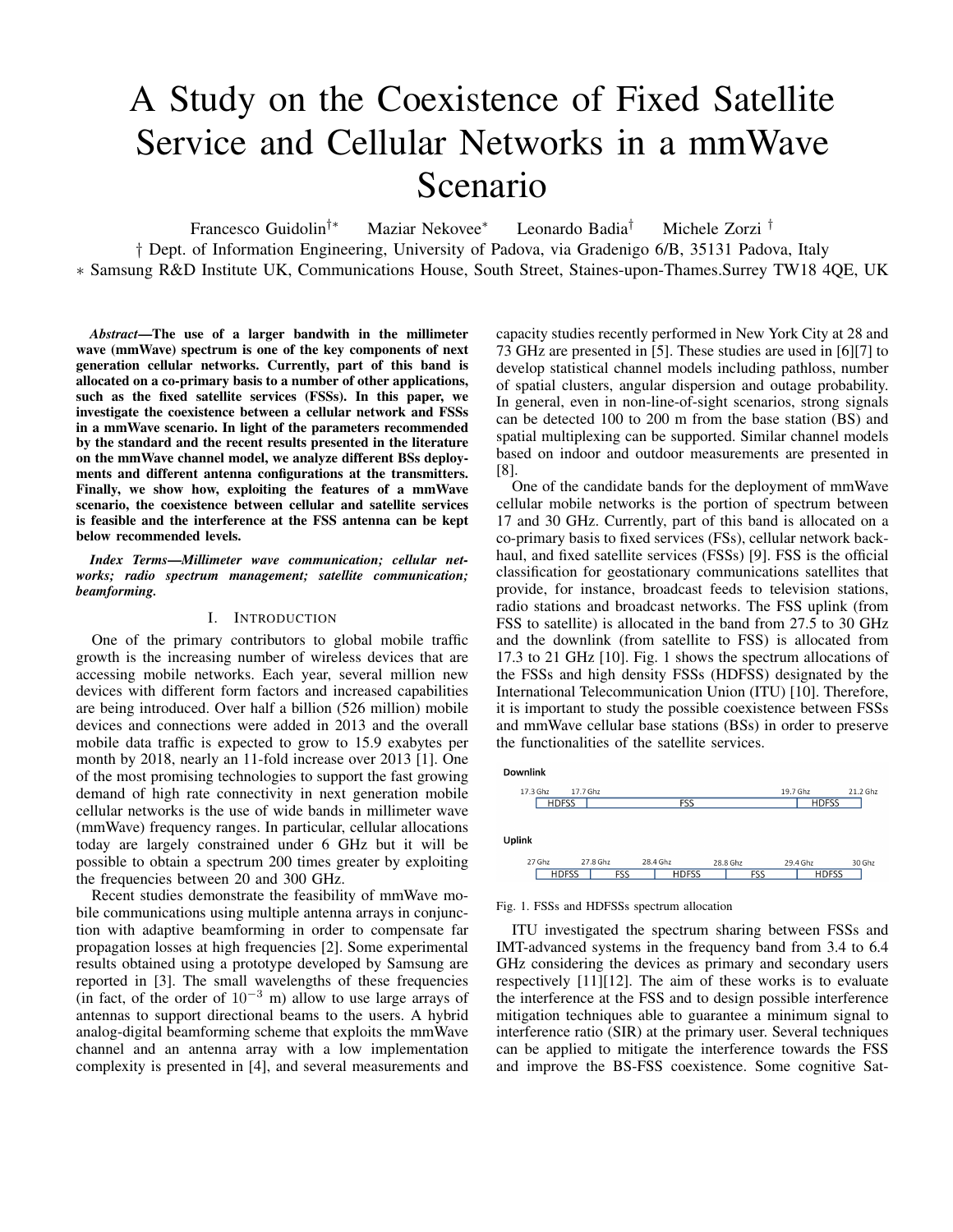Coms underlay, interweave and database related techniques to manage the BS-FSS interference are presented in [13]. An interference mitigation technique based on a nullsteering multi-user multiple-input-multiple-output (MU-MIMO) spatial division access scheme for frequency sharing between an IMTadvanced system and FSSs is proposed in [14]. A study on the separation distance between geostationary satellite communications (GSO) and terrestrial network in Ka band that guarantees a fixed interference to noise level (I/N) at the primary receiver is presented in [15]. A transmit beamforming technique at the BS to maximize the signal to interference plus noise ratio (SINR) towards the desired secondary user and to mitigate the interference towards the primary satellite terminals is proposed in [16].

Differently from this literature, in our work we study the coexistence between FSSs and mobile cellular BSs in the mmWave bands. In particular, we consider the parameters and the FSSs radiation pattern provided by the ITU and the channel models provided by the literature in these frequency bands. We analyze the level of I/N at the FSS considering various multiple antenna configurations at the BS and different deployments of the mobile transmitters when no cooperation is allowed between the BSs. In particular, starting from the lower bound, represented by an omnidirectional configuration of the transmitters, we extend our work to the analysis of large antenna arrays that will be used in the new generation of mobile cellular systems. Finally, we show that exploiting a large number of antennas at the BSs and properly setting the protection distance between FSS and mobile BS, coexistence between the two systems is feasible.

The paper is organized as follows. Section II describes the model considered, focusing on the standard system parameters used in the analysis and Section III gives the performance evaluation for the different scenarios considered. Finally, conclusions and future works are drawn in Section IV.

*Remark:* Throughout the paper, we use boldface letters for vectors and matrices, and we denote with  $(\cdot)^T$  the conjugate transpose.

#### II. SYSTEM MODEL

In this paper we consider the frequency allocation at 18 GHz that corresponds to the downlink band of the FSS system. The scenario is depicted in Fig. 2. We define as *primary link* the transmission from the satellite to the FSS while as *secondary link* the connection from a cellular BS to a mobile user equipment (UE) is considered. An additional *interfering link* is present from the BS to the FSS. A scheduling algorithm for this scenario has been proposed and studied in [17].

We can compute the interference (on a log scale) generated on such a link by BS  $n$  to the FSS as

$$
I_n = P_{BS} + G_{FSS}(\phi) + G_{BS} - L(d) \tag{1}
$$

where  $P_{BS}$  is the BS transmission power,  $G_{FSS}(\phi)$  is the FSS antenna gain in the direction  $\phi$ ,  $G_{BS}$  is the BS antenna gain,  $\phi$  is the angle between the main FSS antenna lobe and BS n, and  $L(d)$  is the pathloss component at distance  $d$ , which in turn is the FSS-BS distance.



Fig. 2. FSS-BS coexistence scenario

The FSS antenna gain is computed as a function of the offboresight angles, which can be calculated using the model in [18]. Considering  $\vartheta$  as the azimuth of the BS w.r.t. the FSS Rx main lobe, the off-boresight angle  $\phi$  of the BS towards the FSS can be calculated as

$$
\phi = \arccos(\cos(\alpha)\cos(\epsilon)\cos(\vartheta) + \sin(\alpha)\sin(\epsilon)) \quad (2)
$$

where  $\alpha$  is the FSS elevation angle and  $\epsilon$  is computed as:

$$
\epsilon = \frac{h_t - h_s}{d} - \frac{d}{2r} \tag{3}
$$

where  $h_s$  and  $h_t$  are the heights of the BS and the FSS in meters, respectively, while r is the effective Earth radius ( $\approx$  $8.5 \cdot 10^6$  m). The FSS off-boresight antenna gain pattern in dB can be computed as [19]:

$$
G_{FSS}(\phi) = \begin{cases} G_{max} & if \ 0^{\circ} < \phi < 1^{\circ} \\ 32 - 25 \log \phi & if \ 1^{\circ} \le \phi < 48^{\circ} \\ -10 & if \ 48^{\circ} \le \phi \le 180^{\circ} \end{cases}
$$

where  $G_{max}$  is the main beam axis FSS antenna gain.

Since mmWave channels are expected to have limited scattering, we adopt a double-directional geometry based stochastic model with L scatterers [20]. Assuming  $N_{UE}$  antennas at the UE and  $N_{BS}$  antennas at the BS the  $N_{UE} \times N_{BS}$  channel matrix H can be computed as

$$
\mathbf{H} = \sqrt{\frac{N_{BS}N_{UE}}{L}} \sum_{\ell=1}^{L} \alpha_{\ell} \mathbf{a}_{UE} (\gamma_{\ell}^{UE}) \mathbf{a}_{BS}^{*} (\gamma_{\ell}^{BS})
$$
(4)

where  $\alpha_{\ell}$  is the complex gain of the  $\ell^{th}$  path and  $\gamma_{\ell}^{UE}, \gamma_{\ell}^{BS} \in$  $[0, 2\pi]$  are uniformly distributed random variables that represent the angles of arrival and departure, respectively. Finally,  $a_{UE}$  and  $a_{BS}$  are the antenna array responses at the UEs and BSs respectively. Assuming uniform linear arrays,  $a_{BS}$  can be written as

$$
\mathbf{a}_{BS} = \frac{1}{\sqrt{N_{BS}}} \left[ 1, e^{j\frac{2\pi}{\lambda}D\sin(\gamma_l^{BS})}, ..., e^{j(N_{BS}-1)\frac{2\pi}{\lambda}D\sin(\gamma_l^{BS})} \right]
$$
(5)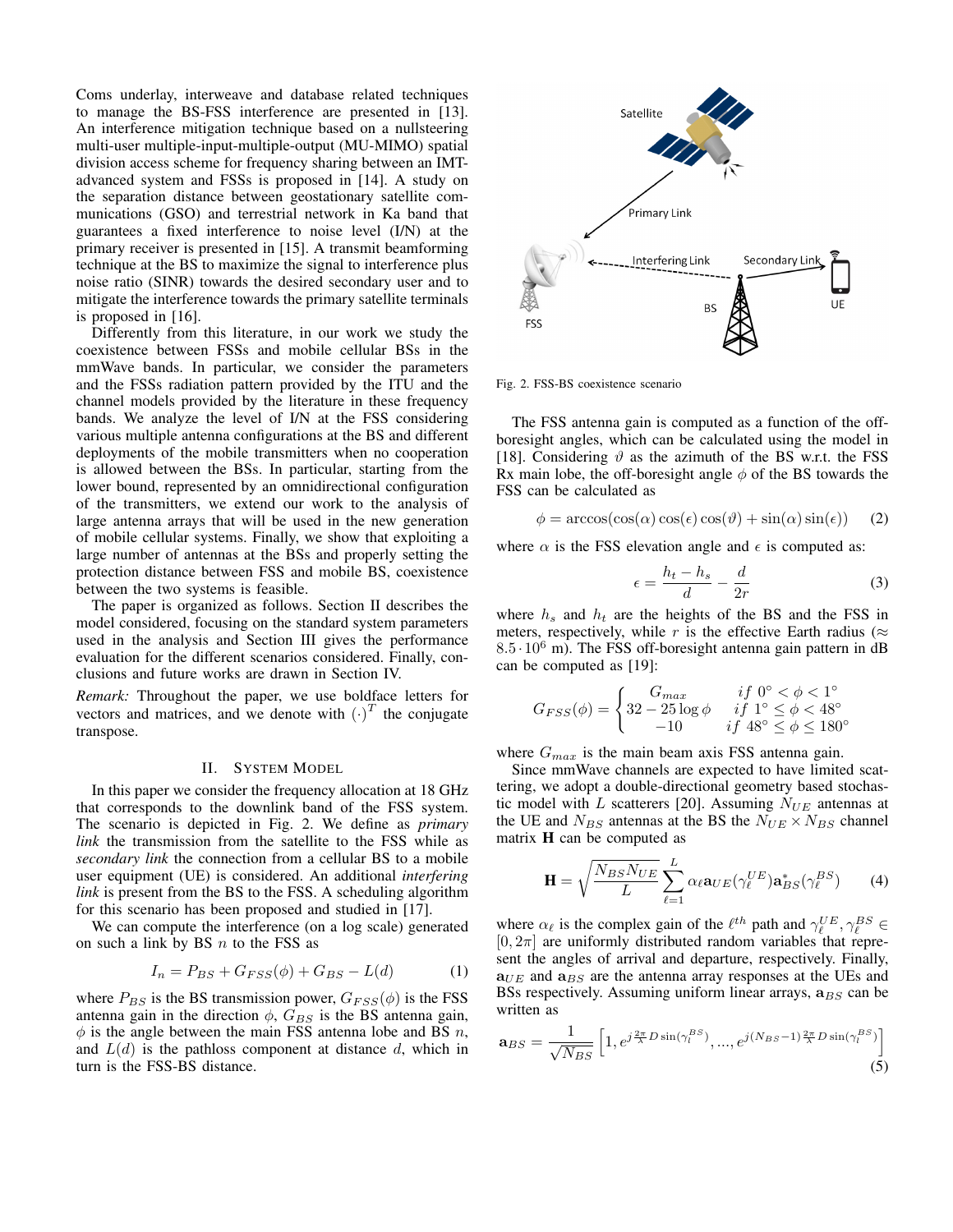where  $D$  is the distance between antennas. Similarly,  $a_{UE}$  can be computed by substituting  $N_{BS}$  and  $\gamma_{\ell}^{BS}$  in (5) with  $N_{UE}$ and  $\gamma_{\ell}^{UE}$ , respectively.

We assume that the BS antenna gain in dB is

$$
G_{BS} = G_{omni} + G_{BF} \tag{6}
$$

where  $G_{omni}$  is the conventional antenna gain when no beamforming techniques are applied and  $G_{BF}$  is the beamforming gain. In this work, we adopt an RF beamforming where the gain is obtained by controlling phase and magnitude of the input signal to each antenna to form a directional beam in a particular direction. In order to reduce the system complexity, we assume that the BS can select the beam configuration within a predefined beam codebook with cardinality  $N_t$  that uniformly covers the azimuth directions around the BS. In particular, the codebooks at the transmitter and the receiver are formed by  $N_t$  and  $N_r$  weight vectors  $\{v_1, ..., v_{N_t}\}\{w_1, ..., w_{N_r}\}\$  of sizes  $N_{BS}$  and  $N_{UE}$ , respectively. Each vector is computed as  $\mathbf{v}_i = \mathbf{a}(\rho_i)$  and  $\mathbf{w}_k = \mathbf{a}(\theta_k)$  where  $\rho_i$  and  $\theta_k$  are the azimuth angles for the  $i$ -th transmit RF beam and  $k$ -th receive RF beam. We assume a multiple-input-single-output (MISO) scenario, in which the beamforming gain in the direction of the FSS antenna is:

$$
G_{BF} = 10\log(\left|\mathbf{v}_i^T \mathbf{h}_{FSS}\right|^2) \tag{7}
$$

where  $v_i$  is the beamforming precoding vector selected by the BS and  $h_{FSS}$  is the channel matrix between the BS and the FSS.

Recommendation [21] indicates that interference from fixed service systems should not cause the BER to exceed  $10^{-4}$ for more than 0.03% of any month nor cause the BER to exceed  $10^{-3}$  for 0.005% of any month. These interference allowances, in terms of percentage of system noise, can be converted into corresponding values of I/N. For this percentage of time, referred in the literature as "short term" interference, the corresponding I/N values are equal to  $-2.4$  and 0 dB, respectively. To evaluate the level of interference at the FSS we consider a "long term" interference criterion that refers to a percentage of time greater than 20%. In this case, recommendation [21] allows an interference level equivalent to 10% of the clear-sky satellite system noise that would give rise to a BER of 10<sup>−</sup><sup>6</sup> . The recommended I/N value is computed in [22] and is equal to  $-10$  dB.

#### *A. Scenarios Considered*

We evaluate the interference at the FSS using three different scenarios.

In the first scenario we consider a single BS equipped with one omnidirectional antenna to evaluate the impact of the BS position and the elevation angle on the interference at the FSS. In this case, the BS antenna gain is given only by the omnidirectional component.

In the second scenario, we evaluate the aggregate interference from multiple omnidirectional BSs deployed in circular tiers around the FSS with fixed inter-site distance. The interference at the FSS is given by the sum of all the BS contributions that depend on the transmitter positions and on the FSS elevation angle. We define as protection distance  $d_n$ the distance from the FSS and the first tier of BSs. The scenario is depicted in Fig. 3.



Fig. 3. Multiple BSs scenario

In the third scenario, we consider multiple directional BSs. In this case, the BSs, deployed as in the previous scenario, are equipped with multiple antennas and an RF beamforming scheme is adopted to serve the single antenna UEs. The users are randomly distributed within the BS coverage area and each BS selects one user at a time. The precoding beam vector is selected by each BS within the predefined beam codebook to maximize the SNR at the UE selected. We assume that the user scheduling and the beamforming selection are performed in a distributed manner among the BSs without any cooperation or signalling for interference coordination.

#### III. PERFORMANCE EVALUATION

In this section, we describe the results obtained for the scenarios presented in the previous section. We assume that the total downlink bandwith is 500 MHz and the BSs allocate the power uniformly over this bandwith. The pathloss model is given exploiting the results presented in [8] on the mmWave band. Assuming a system effective noise temperature T equal to 300 K, the one-sided noise power spectral density value results equal to  $N_0 = kT = -143.82$  dBW/MHz, where k is the Boltzmann constant. The detailed system parameters are reported in Table I. All the evaluations have been performed using a customized MATLAB simulator.

#### *A. Single omnidirectional BS*

In Fig. 4, we evaluate the region around the FSS where a single omnidirectional BS can be placed without causing I/N to go above the recommended threshold. In particular, the graph shows the contour of the "−10 dB region" that represents the area where a single omnidirectional BS generates an amount of interference at the FSS higher than the regulatory requirements. We evaluate the regions obtained with a pico BS,  $P_{BS} = 30$ dBm and with a macro BS,  $P_{BS} = 43$  dBm, considering the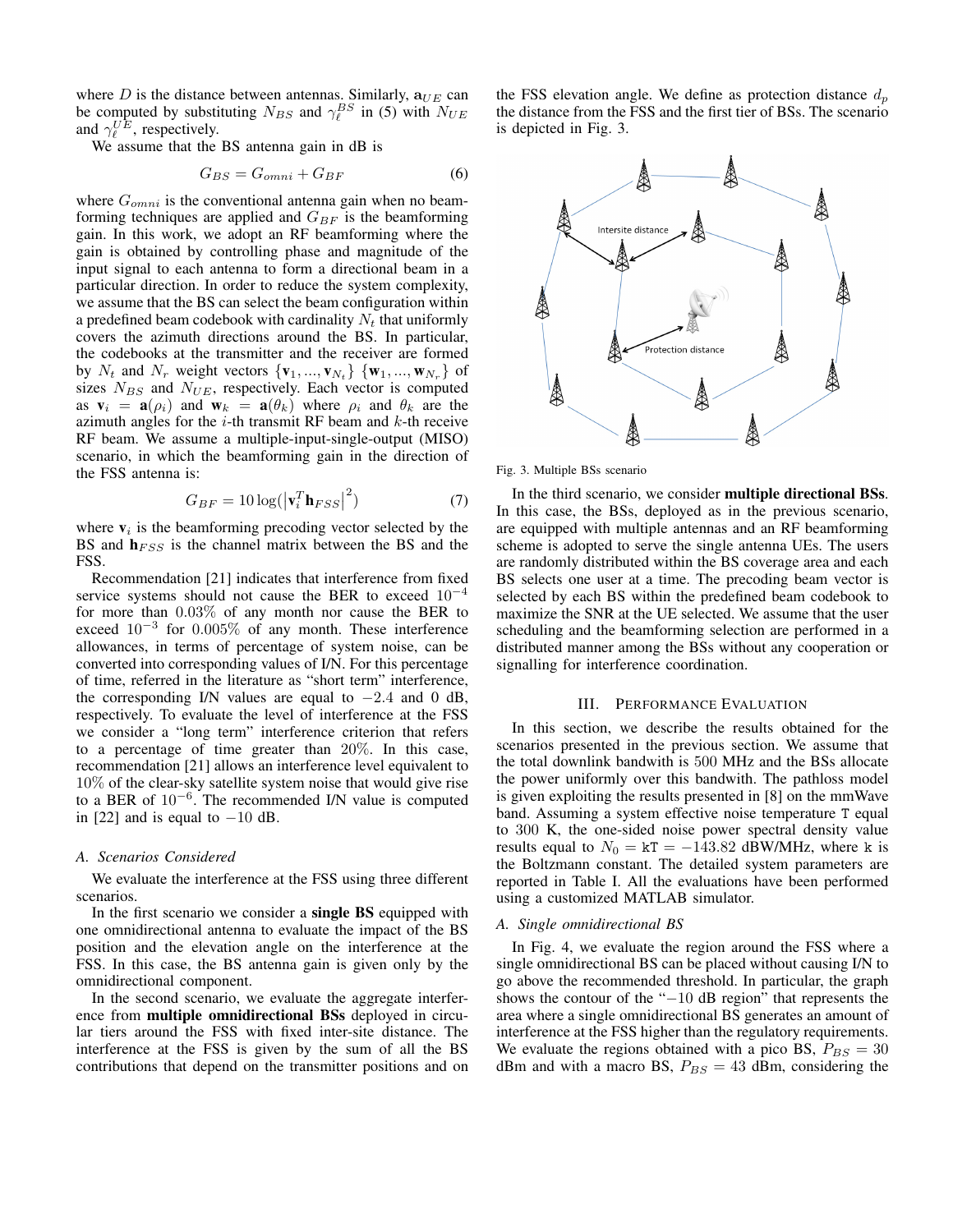TABLE I. MAIN SYSTEM PARAMETERS

| Parameter                       | <b>Value</b>                         |
|---------------------------------|--------------------------------------|
| Carrier frequency               | 18 GHz                               |
| Total downlink bandwidth        | 500 MHz                              |
| BS transmit power               | 30, 43 dBm                           |
| BS antenna height               | 20 <sub>m</sub>                      |
| BS omnidirectional antenna gain | 6, 12 dBi                            |
| BSs intersite distance          | $500 \text{ m}$                      |
| BS inter-antenna distance       | $\lambda/2$                          |
| BS beam codebook cardinality    | 16                                   |
| FSS antenna main lobe gain      | 42.1 dBi                             |
| ESS antenna diameter            | 2.4 <sub>m</sub>                     |
| FSS antenna height              | 2 <sub>m</sub>                       |
| Elevation angle                 | $10^{\circ}$ , $30^{\circ}$          |
| Pathloss model                  | $61.39 + 10 \times 2.47 \log(d)$ [8] |
| Number of scatterers            | 3                                    |
| Noise temperature               | 300 K                                |
| Number of users per BS          | 10                                   |
| Recommended I/N level           | $-10$ dB                             |



Fig. 4. −10 dB region with a single interferer

FSS elevation angle  $\alpha$  equal to 10° and 30°. As expected, the −10 dB area extension is proportional to the BS power. Moreover, the interference depends on the FSS elevation angle, in particular the higher the  $\alpha$  the lower the interference at the FSS.

### *B. Multiple omnidirectional BSs*

In the next simulations, we evaluate the interference at the FSS when more omnidirectional pico BSs are deployed around the FSS. In the first simulation, we consider the worst case scenario when one BS within every tier of BSs is placed in the direction of the maximum FSS antenna gain, *i.e.*,  $\vartheta = 0^{\circ}$ , and the others are placed accordingly with a fixed intersite distance  $d_i$ . Considering the expected cell coverage in next generation cellular networks [5] we assume  $d_i = 500$  m. Fig.



Fig. 5. Aggregate interference in the omnidirectional worst-case scenario

5 shows the I/N obtained varying the protection distance and adopting three different values for the number of BS tiers,  $N_r$ , and two different elevation angles. We observe that, for  $\alpha = 10^{\circ}$ , the interference at the FSS is very high and the I/N level recommended by the standard is never achieved even for high  $d_p$  values. Increasing the elevation angle to 30 $\degree$  the recommended value is reached for  $d_p = 2000$  m. As expected, considering more BSs circles the interference at the FSS increases but the effects of the more distant BSs circles become negligible due to the high pathloss. Then, in the next evaluations, we restrict the value of  $N_r$  to 3 or 5.

Fig. 6 shows the cumulative distribution function (CDF) of I/N when the BSs are deployed randomly over the circles around the FSS. We consider five tiers of BSs and two fixed protection distances for each value of the elevation angle. The intersite distance between the BSs is fixed as in the previous simulation. The results are obtained via Monte Carlo simulation with several runs per configuration where in each run the BS positions are changed. Firstly, we note that since the radiation pattern shape depends on  $\alpha$ , the higher the FSS elevation angle the lower the interference generated to the FSS and so the I/N level. In general, for the  $d_p$  values considered the interference requirement is never met.

#### *C. Multiple directional BSs*

In Figs. 7, 8, and 9 we evaluate the interference at the FSS exploiting an analog beamforming scheme at the BSs that maximizes the user capacity. We consider a random scheduling pattern of the users. Fig. 7 shows the I/N obtained in the worst-case scenario by varying the protection distance and considering different numbers of antennas at the transmitter  $N_a$ , and different values of  $\alpha$ . The number  $N_r$  of tiers of BSs around the FSS is fixed to three and the results have been obtained, as in the previous case, by Monte Carlo evaluations over different channel realizations and user selections. When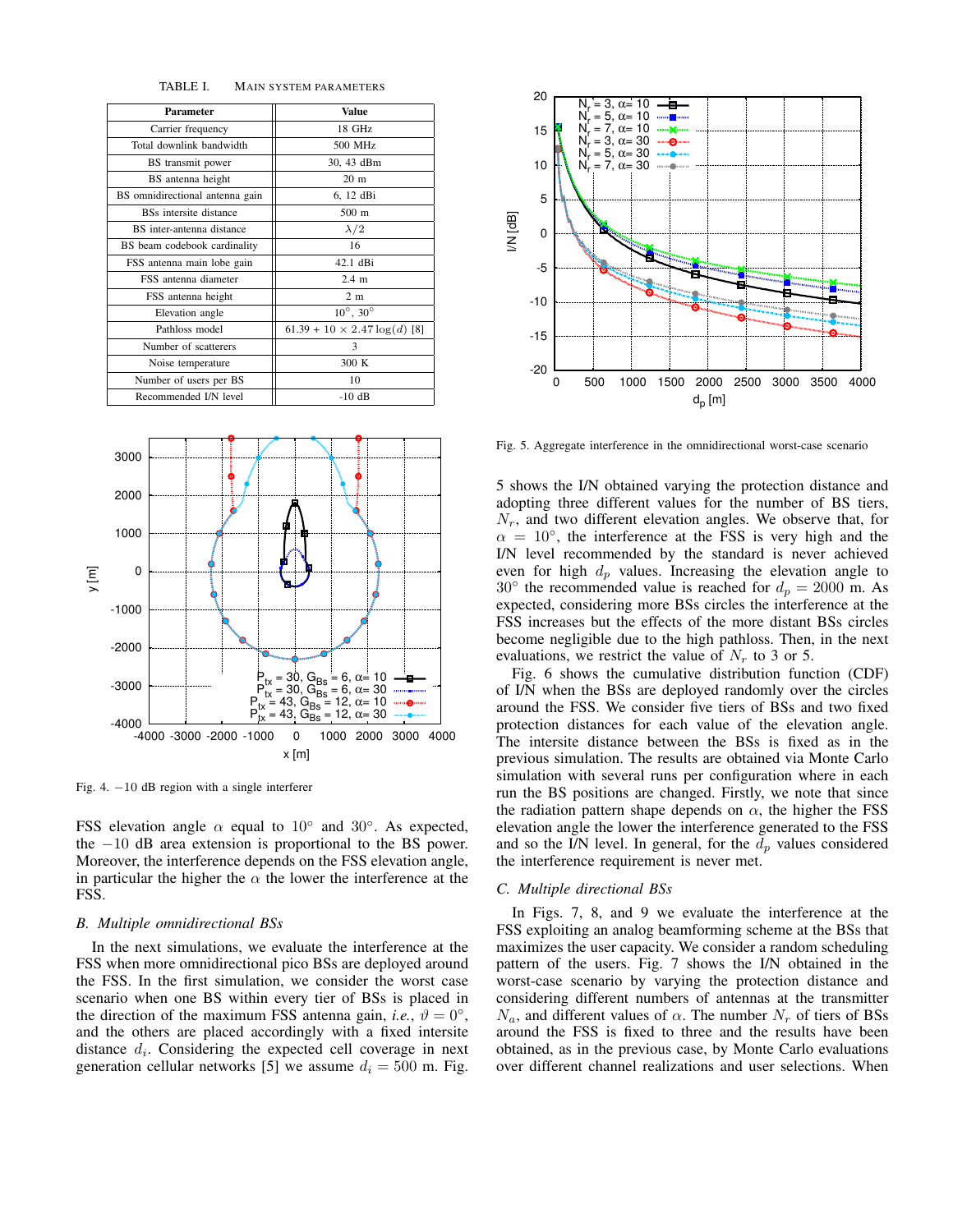

Fig. 6. Aggregate interference CDF with omnidirectional BSs



Fig. 7. Aggregate interference in the beamforming worst-case scenario

the number of antennas is increased, the directional beams become narrower and the interference due to the side lobes decreases. Also, the interference towards the FSS decreases with the number of antennas at the BSs. Besides, we note that the interference due to a small elevation angle can be compensated by using a larger antenna array. In general, beamforming schemes can reach a considerable improvement in comparison with the omnidirectional BSs case.

Fig. 8 shows the CDF of I/N when the number of antennas is set to 16 and the BSs are randomly placed around the FSS over three tiers. Using this configuration, we notice that it is possible to satisfy the standard recommendation constraints adopting a protection distance of 1500 m for an elevation angle equal to



Fig. 8. Aggregate interference CDF considering BSs with  $N_a = 16$ 



Fig. 9. Aggregate interference CDF considering BSs with  $N_a = 64$ 

30◦ . We emphasize that user scheduling and beam selection are completely unaware of the interference at the FSS since no communication is assumed between the devices. The results of a similar evaluation are reported in Fig. 9 increasing the number of antennas at the BSs to 64. We note that the required protection distance with  $\alpha = 30^{\circ}$  is reduced to 500 m and the regulatory requirement can be satisfied also for  $\alpha = 10°$  with  $d_p = 1500$  m.

Fig. 10 shows the impact of the BSs intersite distance on the interference at the FSS. In this evaluation we set  $N_a = 16$ ,  $d_p = 1500$ ,  $N_r = 3$  and  $\alpha = 30$ . As expected, decreasing the intersite distance, the BS density around the FSS increases, thus generating higher interference at the FSS. The BSs density